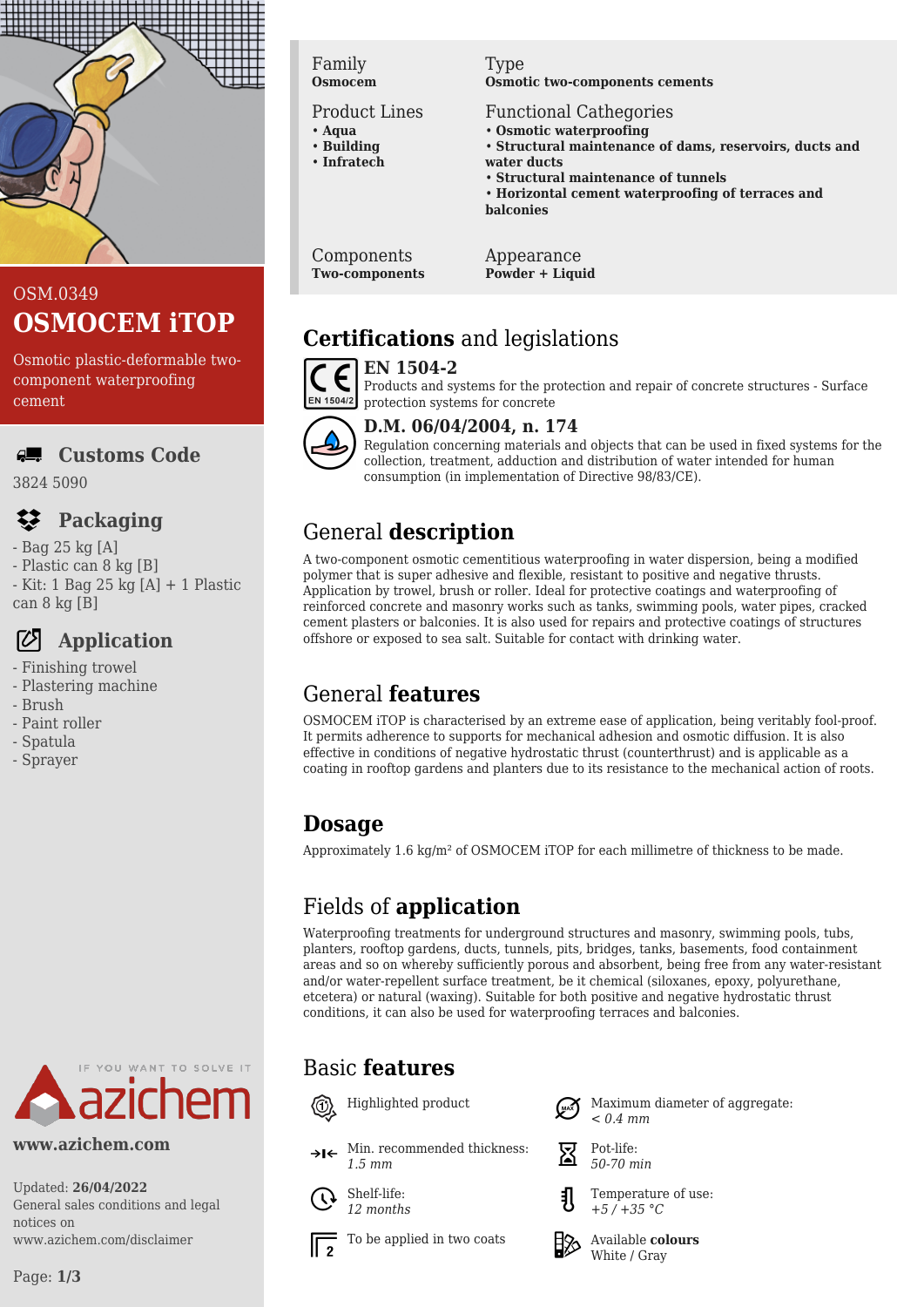### **Technical** specifications

| Determinazione dell'aderenza per trazione diretta (Fh) (UNI                              | $EN 1542$ : 2.2 N/mm <sup>2</sup> |
|------------------------------------------------------------------------------------------|-----------------------------------|
| Capillary absorption (UNI EN 1062-3): $0.027 \text{ kg} \cdot \text{h}^0 0.5/\text{m}^2$ |                                   |
| Coefficient of permeability (UNI EN 1062-3): < 5 mm                                      |                                   |
| Compressive strength after 28 days: $> 9.0$ N/mm <sup>2</sup>                            |                                   |
| Compressive strength at 02 days: $2.5 \text{ N/mm}^2$                                    |                                   |
| Density: $1600$ g/l                                                                      |                                   |
| Exposure to artificial weathering-2000 hours (UNI EN 1062- no swelling. no cracking.     | $11$ : no flakin                  |
| Flexural strength after 28 days: $>$ 3.0 N/mm <sup>2</sup>                               |                                   |
| Flexural strength at 2 days: $> 1.0$ N/mm <sup>2</sup>                                   |                                   |
| Longitudinal elongation at break (DIN 53504): 15 %                                       |                                   |
| Mixing ratio of the components $A:B: 3.12:1$                                             |                                   |
| Permeability to CO2 (UNI EN 162-6): Sd 93 m                                              |                                   |
| Permeability to water vapor (UNI EN ISO 7783-2): Sd 0.9866                               |                                   |
| Thermal compatibility after cooling shocks - storm cycles: 1.8 N/mm <sup>2</sup>         |                                   |
|                                                                                          |                                   |

#### Tools **cleansing Applicable** on

- Water Plasters
	- Concrete
	- Prefabricated concrete
	- Fiber-cement
	- Bricks
	- Mixed walls (bricks and stones)
	- Stone walls
	- Floor screed
	- Rock walls

#### Substrate **preparation**

The applicative surfaces must be clean, free from contamination or any loose or detached parts, dust, water-repellent treatments in general, and so on, being suitably watered down until it is "saturated with a dry surface". It is always advisable to prime the application support with approximately 100-150 g / m2 of COMPONENT B adhesive latex; in this way, at least three extraordinarily effective operations are carried out with a simple and fast priming: a) expulsion of the air from the surface porosity \_ stopper (with a drastic reduction of the well-known blistering that occurs on elastic products with low thickness); b) decrease in the absorption of the support (to guarantee a suitable curing of the waterproof skim coat); c) increased adhesion thanks to the deep penetration of the polymeric component.

## **Instructions** for use

Mix the powder (component A) with the hydrating solution (component B) using a drill at lowspeed or other effective mechanical mixer, gradually adding the powder to the liquid. Continue mixing until reaching a homogeneous and lump-free mixture.

After mixing, wait a few minutes then stir again before applying.

To further improve the effects of the coating (for example, when waterproofing terraces and balconies), it is advisable to add the ARMAGLASS 160 alkaline-resistant fibreglass reinforcing mesh between one layer and the next, for a consumption of around 3-4 kg/m2 as a guideline. Do not apply in the presence of direct insolation or when dealing with wet curing and protection.

Do not apply to substrates with little to no porosity or those previously coated with waterrepellent treatments generally, except whereby following proper roughening by means of bush hammering machines, sanders or equipment suitable for preparatory surface treatment or specific treatment with suitable polymer primers.

## **Storage** and preservation

Store the product in its original packing, in a fresh and dry environment, avoiding frost and direct sunlight. Inadequate storage of the product may result in a loss of rheological performance. Protect from humidity.



#### **www.azichem.com**

Updated: **26/04/2022** General sales conditions and legal notices on www.azichem.com/disclaimer